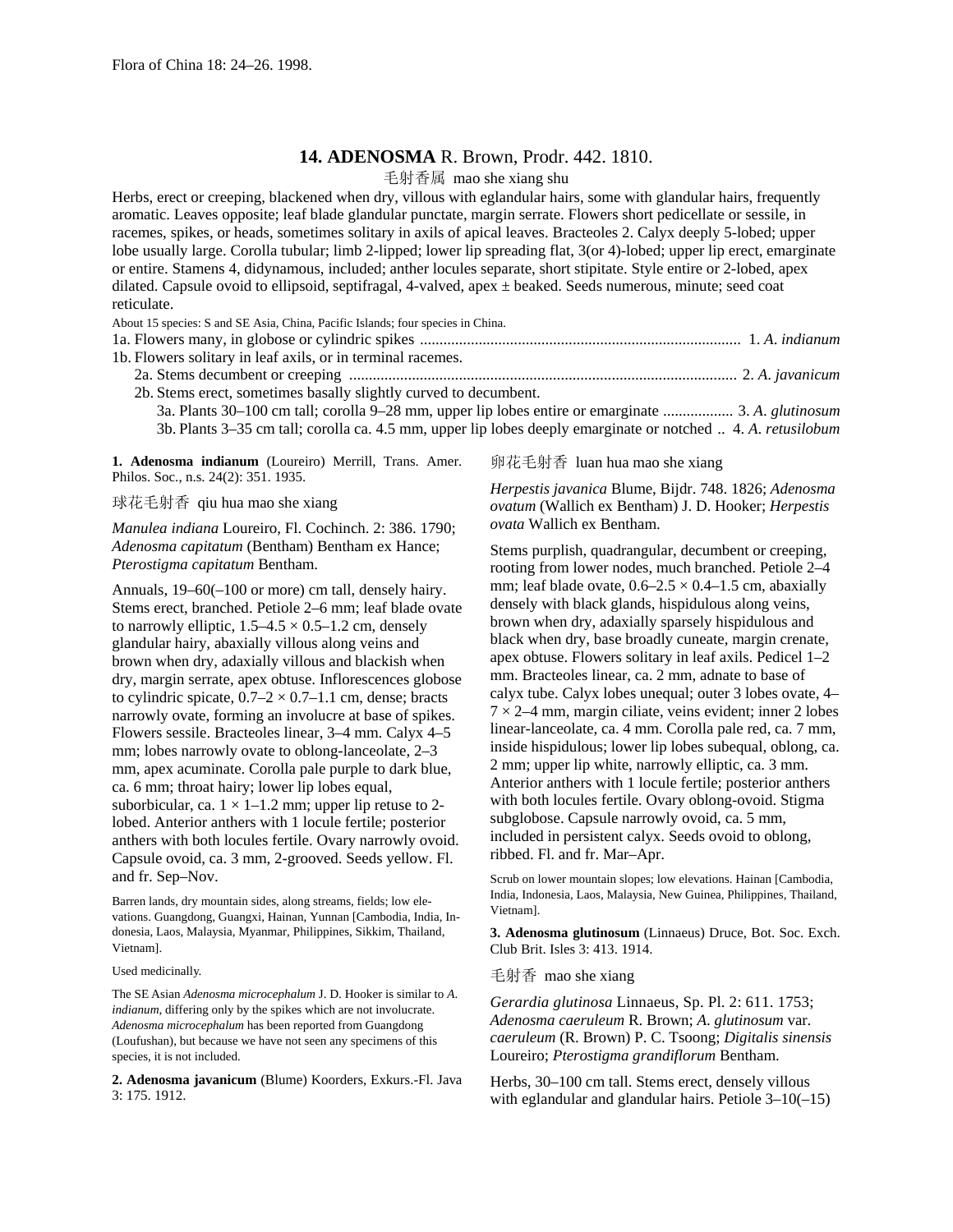mm; leaf blade lanceolate-ovate to broadly ovate, 2–10  $\times$  1–5 cm, abaxially villous and densely yellow punctate glandular, adaxially villous especially along midrib; base cuneate, truncate, or subcordate, margin irregularly serrate and sometimes double serrate, apex acute, midrib concave. Flowers axillary and solitary or in dense racemes apically on stems and branches; bracts small. Pedicel 0.5–1.5 cm, to 2 cm in fruit. Bracteoles linear, 5–9 mm, adnate to base of calyx. Calyx 0.7–1.3 cm; lobes entire, narrowly lanceolate. Corolla purplered to violet, 0.9–2.8 cm; lower lip 3(or 4)-lobed; upper lip ovate-orbicular, apex truncate to emarginate. Anterior anthers with 1 locule fertile; posterior anthers with both locules fertile. Style gradually widening and narrowly winged. Capsule ovoid,  $5-9.5 \times 3-6$  mm, 2grooved, apex beaked. Seeds brown to dark brown. Fl. and fr. Jul–Oct.

Mountain slopes, wet places under sparse forests; 300–2000 m. Fujian, Guangxi, Hainan, Jiangxi, Yunnan [Cambodia, India, Indonesia, Laos, Malaysia, Thailand, Vietnam; Australia, Oceania].

Used medicinally.

**4. Adenosma retusilobum** P. C. Tsoong & T. L. Chin, Fl. Reipubl. Popularis Sin. 67(2): 396. 1979.

凹裂毛射香 ao lie mao she xiang

Herbs, 3–10(–35) cm tall. Stems slender, base slightly curved to decumbent, apically sparsely branched. Leaves petiolate; leaf blade ovate to ovate-orbicular, 0.3–2 cm, abaxially densely yellow glandular, adaxially white hairy, base broadly cuneate to subcordate, margin irregularly crenate except for base. Racemes terminal, villous; bracts foliaceous, decreasing in size upward. Pedicel ca. 1 mm.Bracteoles linear, slightly shorter than calyx. Calyx lobes linear-lanceolate, ca. 3 mm, somewhat unequal, hairy. Corolla pale purple, ca. 4.5 mm; lower lip slightly shorter than upper lip; upper lip ovate-oblong, ca. 2 mm,  $\pm$  arched, lobes suboblong and apically deeply notched. Anterior and posterior anthers with only 1 locule fertile. Cap-sule ovoid, ca. 2 mm. Fl. and fr. Aug–Nov.

• Fields, along streams; 600–800 m. Guangxi, Yunnan.

Used medicinally.